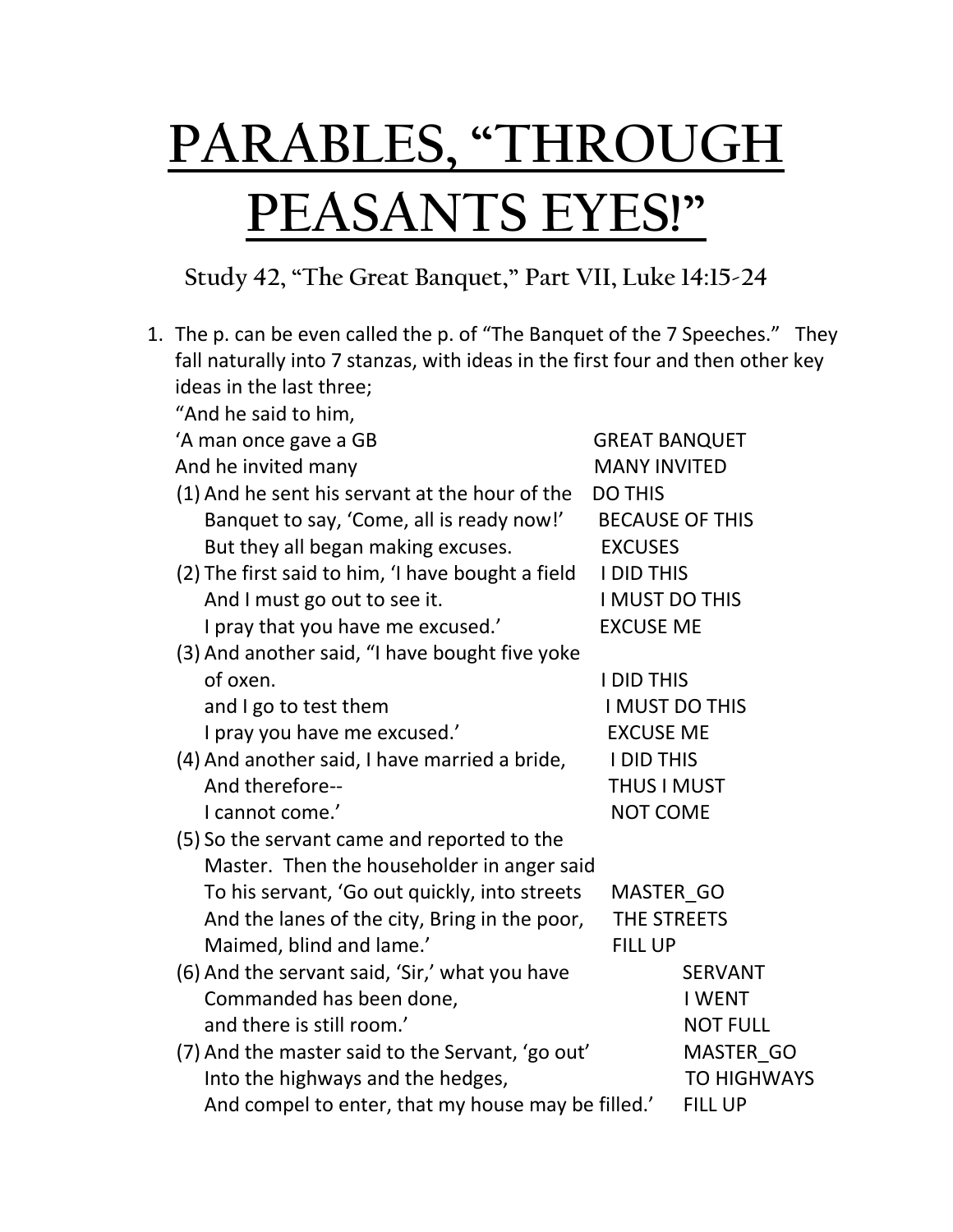For I tell you (plural) None of those men who were invited THOSE INVITED Shall taste my banquet MY BANQUET to enjoy it must come in. They cannot have the portions sent out for them to enjoy while they busy themselves with other things." 1 The *Spirit of the Lord* is upon me SPIRIT OF THE LORD 2 For He has sent me to preach to the poor PREACH 3 He has *sent me* to proclaim to the captives—Freedom SEND OUT- FREEDOM 4 and recovering *sight to the blind;* SIGHT 3' To *send out* the oppressed---in *freedom* SEND OUT-- FREEDOM 2' and to *proclaim* PROCLIAM 3' the acceptable *year of the Lord* YEAR OF THE LORD

- 2. As it now stands in Luke, this text is different from Isaiah 61:1-2 at four major points; Lund has observed all four of these changes were necessary to form seven lines with three pairs and a climax at the center. The adding is not literary, but more importantly, theological. These four changes are as follows; The phrase to 'bind up the broken hearted' isn't in line 3. With this removal, the line is manageable and begins with the word send and ends with freedom. Second, a full line is brought in from Isaiah 58:6 and stands in perfect structure as 3'. It begins with send and ends in 'freedom,' It is added as it balances all of line 3. The key word 'to proclaim,' (kerusso in line 2' has replaced Isaiah's word, which means 'to say or to call.' This is because the parallel line in 3 has the verb 'to preach,' (eungelizo) and in these two verbs we have the great NT word for 'proclaim.' After editing they stand in balance with each other. The last part of Isaiah 61:2 is omitted which references judgment on the gentiles. Thus line 1' is in line with 1. After editing the inverted parallelism is completed. Of special interest for our purposes are three central lines. In such and inverted parallelisms the climax occurs at the middle of the structure. And thus the center deserves special attention. Here we note the following;
	- 3 He has *sent me*---to proclaim to the captives---*freedom.*
		- 4 And recover sight to the blind;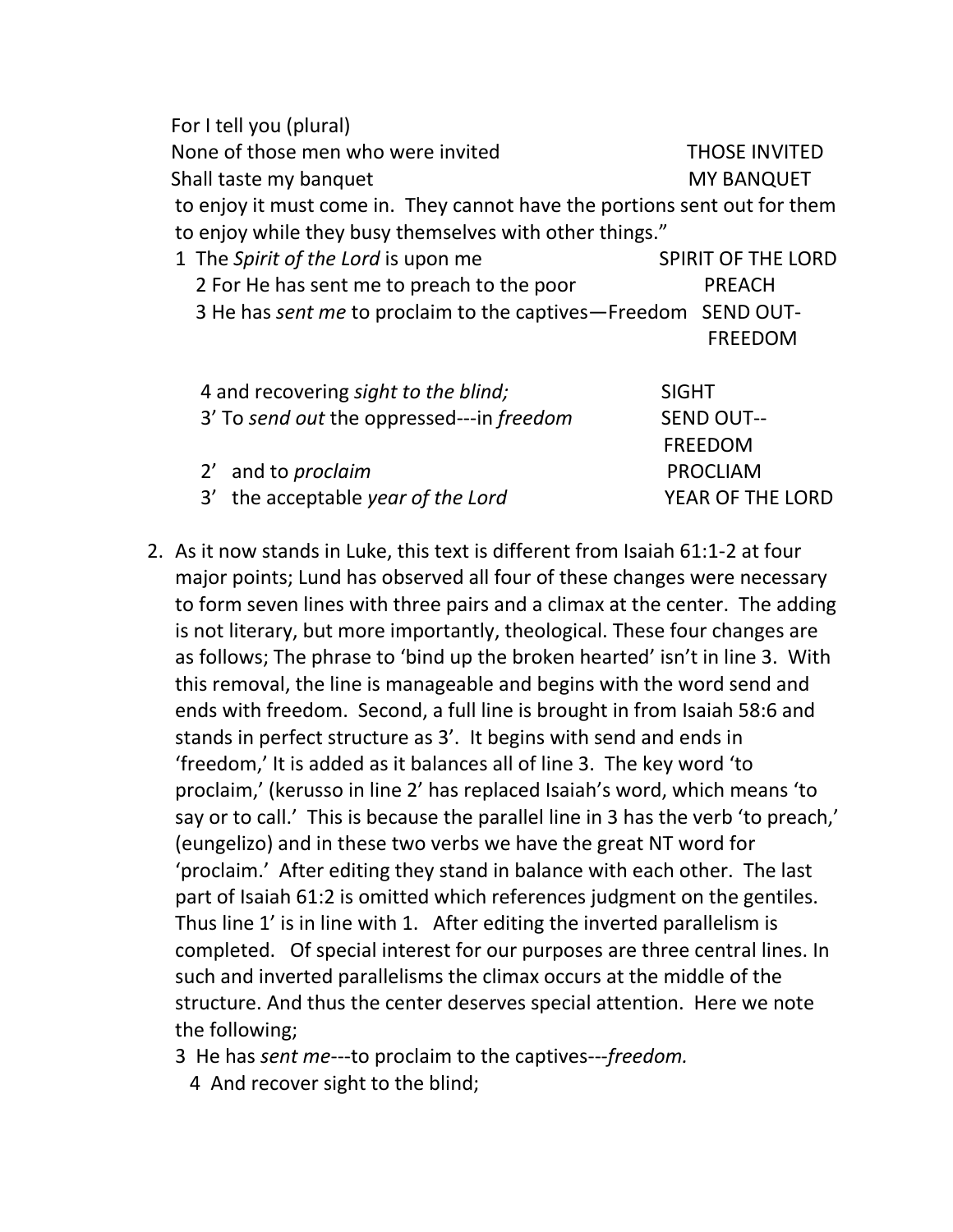3' to send out he oppressed in *freedom.*

- 3. Line 3' as we have noted was brought in from Isaiah 58:6 and placed in this text in order to balance line 3; and line 3 itself had the phrase 'to bind up the brokenhearted,' was removed in order to make it of manageable length. Thus more editing is taking place in 3 and 3' then anywhere else in the entire quotation, and they occur in the middle of the 7 lines. The reason for this special care and placement is evident when the entirety of the discussion in the synagogue in examined.
- 4. In Luke 4:25-37, Jesus draws on two remarkable heroes of faith from the OT. Both are non-Jews. The first is the widow of Zarephath of Sidon. The second is Naaman from Syria. The text clearly has two stanzas with four lines in each stanza. This is the step parallelism that we see;
- *1 There were many widows in Israel*

*2 In the days of Elijah, (When the heavens were shut for 3 years and 6 months, and there came a great famine over all the land).*

- *3 And Elijah was sent to none of them.*
- *4 Except to Zarephath of Sidon, a woman, a widow.*
- *1' And there were many lepers in Israel*
	- *2' In the in the time of the prophet Elisha*
		- *3' And none of them was cleansed*
- *4' Except Naaman, the Syrian.*
- 5. Each of the two stanzas has the same themes; There are (1) many in Israel, (2) the prophet (3) none was helped (4) Except so and so. This sequence is properly followed in each stanza. For our subject it is important to observe the 2<sup>nd</sup> line of the first stanza. The line has some extra historical evidence that the synagogue audience needs to know. However, Theophilus, (To whom Luke was writing) would not know the details of Elijah and would not need this information. Any Greek read will wonder just what the woman's problem was. In the 2<sup>nd</sup> stanza, we don't need any more information. Even if the reader knows nothing of Naaman, he knows that the leper is cleansed. Thus the literary form of the 8 lines, with repetitive literary form makes it clear that extra information is given in line 2. We are dealing with 2 literary layers, it seems that extra information is there for non-Jewish readers. The parallelism is as precise as Isiah 49:5-6 and Isaiah 55:10-11 and this is poetry. Luke is lead to add this information from the original quote (poem) from Jesus as Luke is writing to a Jewish audience. These types of lines and poetry and form